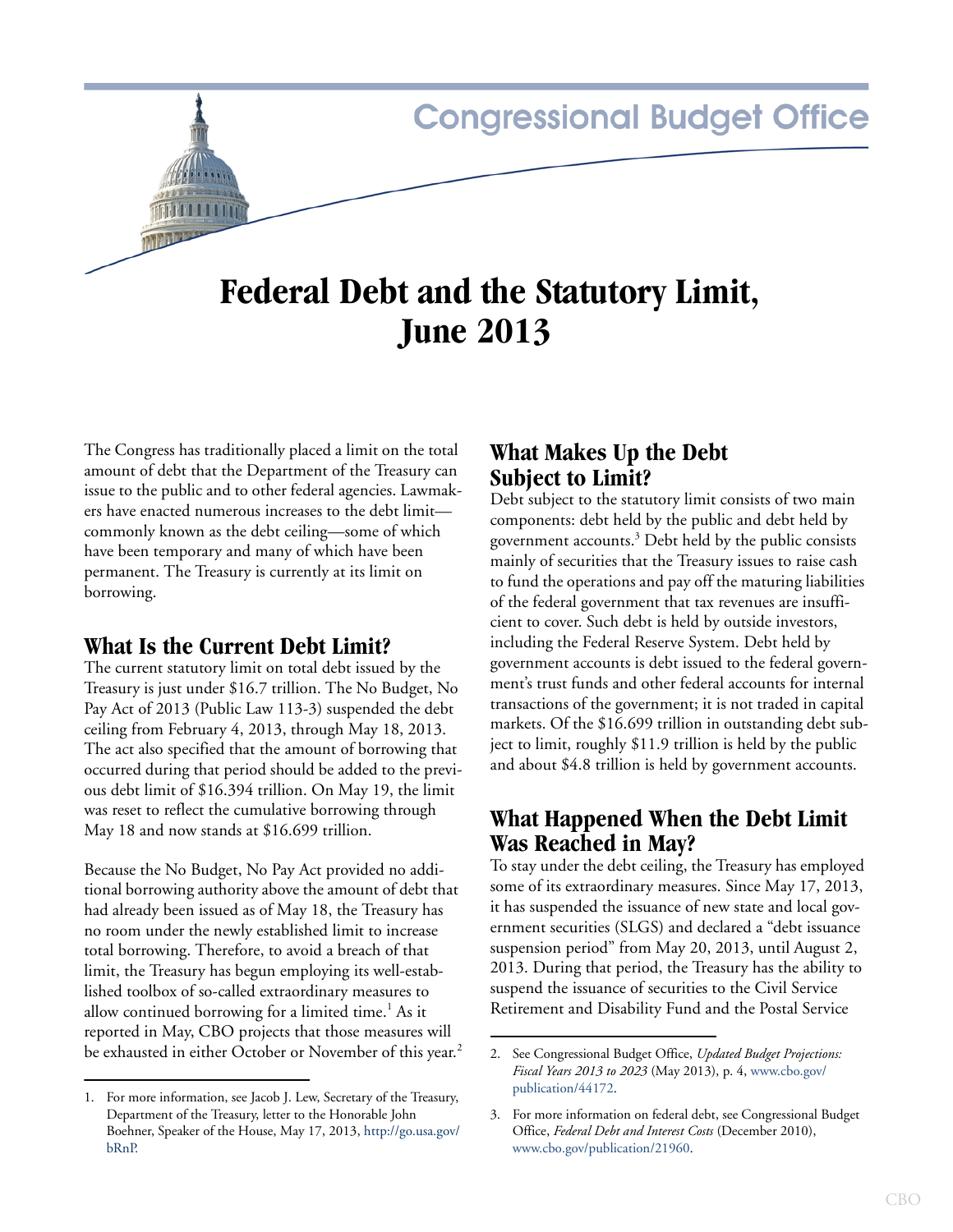Retiree Health Benefits Fund, as well as to redeem early an amount of securities held by the funds equal to expected benefit payments during those two and a half months.

In all, the Treasury has the following measures available to it:

- Suspend the investments of the Thrift Savings Plan G Fund (otherwise rolled over or reinvested daily, such investments totaled \$130 billion in Treasury securities as of May 31, 2013);<sup>4</sup>
- Suspend investments of the Exchange Stabilization Fund (otherwise rolled over daily, such investments totaled \$23 billion as of May 31, 2013);<sup>5</sup>
- Suspend the issuance of new securities to the Civil Service Retirement and Disability Fund and Postal Service Retiree Health Benefits Fund (totaling an estimated \$79 billion on June 30, 2013, and about \$2 billion each subsequent month);<sup>6</sup>
- Redeem early securities held by the Civil Service Retirement and Disability Fund and the Postal Service Retiree Health Benefits Fund equal in value to expected benefit payments (valued at about \$6 billion per month);
- Suspend the issuance of new State and Local Government Series (SLGS) securities and savings bonds (between \$4 billion and \$17 billion in SLGS securities and less than \$1 billion in savings bonds are issued each month);<sup>7</sup> and

- 5. The Exchange Stabilization Fund is a fund controlled by the Department of the Treasury for the purpose of stabilizing exchange rates.
- 6. For more information, see Department of the Treasury, "Frequently Asked Questions on the Civil Service Retirement and Disability Fund and the Postal Service Retiree Health Benefit Fund" (May 20, 2013), [www.treasury.gov/initiatives/pages/](http://www.treasury.gov/initiatives/pages/debtlimit.aspx) [debtlimit.aspx.](http://www.treasury.gov/initiatives/pages/debtlimit.aspx)

Replace Treasury securities subject to the debt limit with debt issued by the Federal Financing Bank, which is not subject to the limit (up to  $$8$  billion).<sup>8</sup>

Those measures provide the Treasury with additional room to borrow by limiting the amount of debt held by the public or debt held by government accounts that would otherwise be outstanding. By statute, both the Civil Service and Postal Service funds, as well as the G Fund, will eventually be made whole (with interest) after the debt limit has been raised.<sup>9</sup>

Although the federal government will run a significant deficit in 2013, tax receipts and other payments to the Treasury—in conjunction with the extraordinary measures—will probably allow the government to continue operating for a few more months. However, given the magnitude of the government's daily cash flows and uncertainty about the size of certain key transactions over the next few months, being precise about the date on which the Treasury will exhaust its extraordinary measures and lose its authority to borrow additional funds is difficult.

## **What Is the Upcoming Schedule for Cash Flows and Debt Issuance?**

The amount of debt accumulated over the next few months depends on the size of the deficit during that period (which largely determines how much additional cash the government needs) and on the magnitude of transactions between the Treasury and other parts of the federal government. The amount of cash flowing to and from the government will determine how much needs to be borrowed from the public and when that borrowing

<sup>4.</sup> The Thrift Savings Plan is a retirement program for federal employees and members of the uniformed services similar to a 401(k) plan; the G Fund is one component of the plan and is solely invested in Treasury securities. On May 31, 2013, the Treasury announced that, under the current debt limit, it would no longer be able to fully invest the G Fund in Treasury securities. (The total amount invested in the G Fund before that date was about \$160 billion.)

<sup>7.</sup> The Treasury offers SLGS securities to state and local governments as part of its regulation of their issuance of tax-exempt securities.

<sup>8.</sup> The Federal Financing Bank is an arm of the Treasury Department that acts as a financial intermediary for a few federal agencies, government corporations, and government-sponsored enterprises. The bank is authorized to borrow up to \$15 billion from sources other than the Treasury; about \$7 billion of that total is currently held by the Civil Service Retirement and Disability Fund.

<sup>9.</sup> For more information on extraordinary measures and actions taken after a debt limit increase, see Government Accountability Office, *Debt Limit: Analysis of 2011–2012 Actions Taken and Effect of Delayed Increase on Borrowing Costs*[, GAO-12-701 \(July 2012\),](http://www.cbo.govwww.gao.gov/products/GAO-12-701)  www.gao.gov/products/GAO-12-701.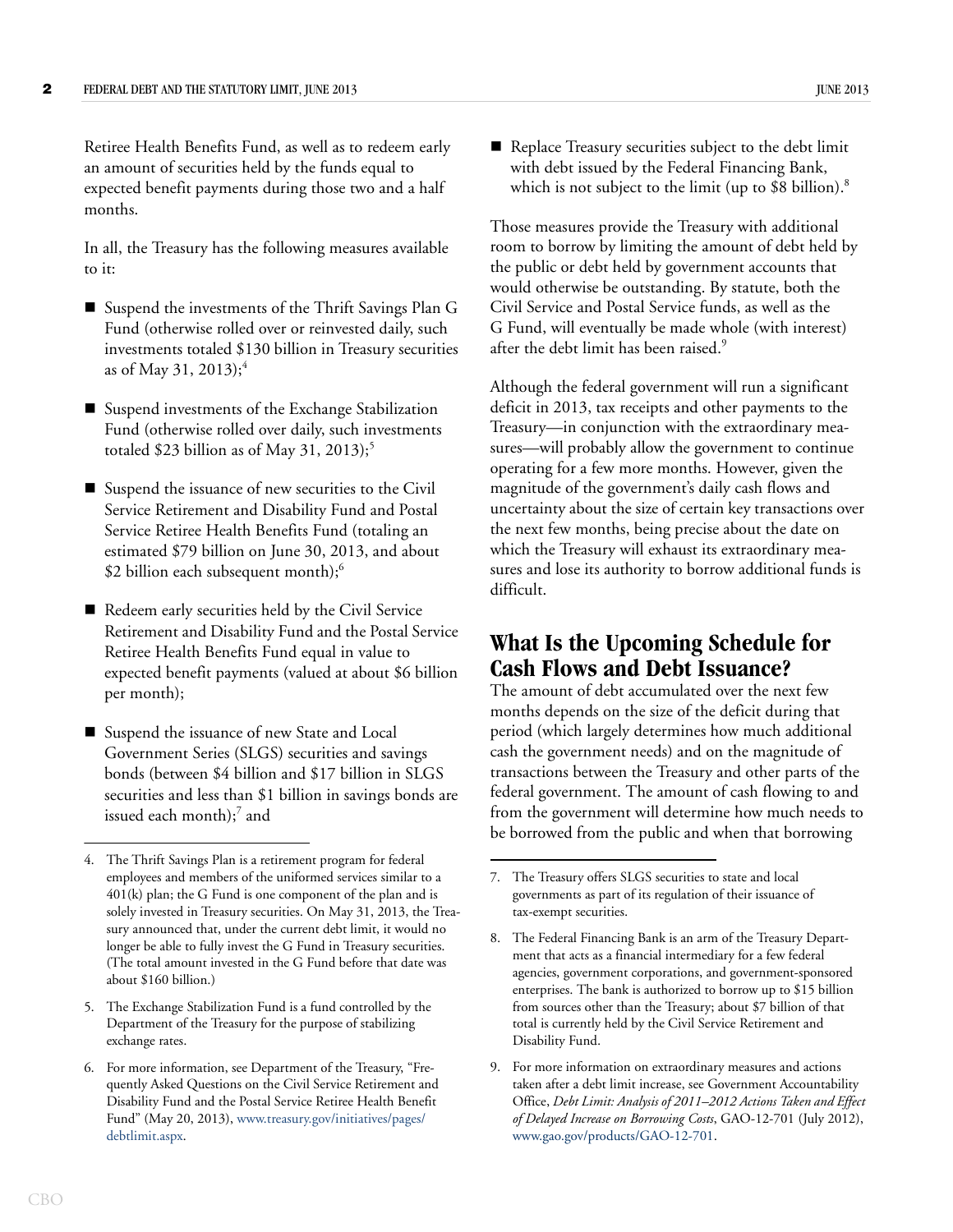must occur. Transactions between the Treasury and other parts of the federal government, described below, will establish amount of debt held by government accounts.

#### **Federal Cash Flows**

Certain large inflows and outflows of cash from the Treasury follow a regular schedule. That schedule directly affects the amount of borrowing from the public, the largest component of debt subject to limit. For large government expenditures, the following are typical dates and amounts (although the actual date of a disbursement may shift by a day or two in either direction if the normal payment date falls on a weekend or federal holiday):

- **Payments to Medicare Advantage and Medicare** Part D plans: on the first day of the month (about \$17 billion);
- Social Security benefits: on the third day of the month (about \$25 billion), with subsequent smaller payments on three Wednesdays per month (about \$12 billion each);
- Pay for active-duty members of the military and benefit payments for civil service and military retirees, veterans, and recipients of Supplemental Security Income: on the first day of the month (about \$25 billion); and
- Interest payments: around the 15th and the last day of the month (in varying amounts).

Deposits (mostly tax revenues) are relatively smooth throughout each month except for large payments of nonwithheld taxes occurring near specified dates. The largest payments occur in April, when individual tax returns are due. Estimated taxes from corporations and individuals are due at four different points in the year, including mid-June and mid-September. In particular, at those times the Treasury can expect receipts as follows:

- Payments of estimated individual income taxes (which have averaged about \$40 billion in mid-June and \$45 billion in mid-September over the past few years) and
- Payments of estimated corporate taxes (which were about \$55 billion in both mid-June and mid-September of last year).

In addition, Fannie Mae is expected to make an unusually large cash payment of \$60 billion to the Treasury on June 28. CBO also anticipates that Freddie Mac will make a payment of around \$25 billion in the near future.<sup>10</sup>

#### **Debt Issuance: Treasury Auctions**

The Treasury issues numerous securities to obtain funds to pay off maturing securities and to finance government activities. Those securities, which have various maturities, are normally issued in regularly scheduled auctions (although the date of issuance may shift by a day or two in either direction if the normal issuance date falls on a weekend or federal holiday):

- Treasury bills (with maturities of up to 52 weeks): issued every Thursday (sales in recent auctions have ranged from a total of \$73 billion to as much as \$135 billion);
- Treasury notes (which mature in 2 to 10 years and include inflation-protected securities): issued on the 15th and last day of the month (sales in recent auctions on the 15th have totaled about \$55 billion; and on the last day of the month, as much as \$117 billion); and
- Treasury bonds (which mature in 30 years): issued in the middle of the month (sales in recent auctions have ranged from \$13 billion to \$16 billion); 30-year inflation-protected securities are issued in February, June, and October (sales in recent auctions have ranged from \$7 billion to \$9 billion).

In recent months, the Treasury has raised most of its cash through end-of-the-month auctions of notes (about \$55 billion on average) and through the intermittent issuance of cash management bills (in varying amounts).

### **Debt Issuance: Government Account Series (GAS) Securities**

Debt held by government accounts—Government Account Series (GAS) securities—is dominated by the transactions of a few large trust funds. When a trust

<sup>10.</sup> Fannie Mae and Freddie Mac, which are operating under federal conservatorship, are required to make quarterly payments related to their net worth. The large payments this year stem from accounting changes that significantly raised the entities' estimated net worth.